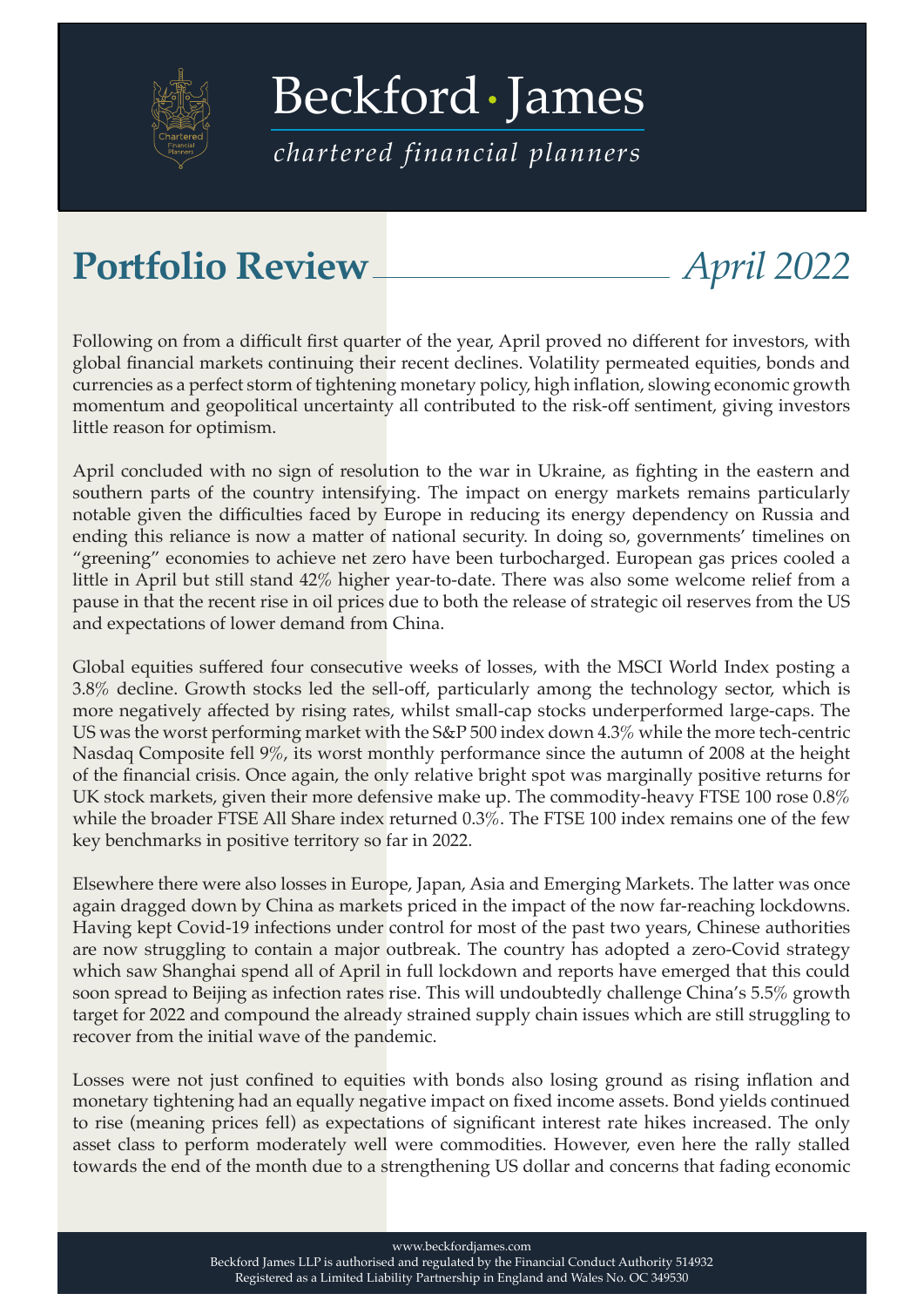momentum will ultimately take a toll on commodity demand. The best performing areas were unsurprisingly energy and agriculture which offset weakness in areas such as industrial metals, livestock and precious metals.

Expectations for the path of monetary policy ramped up last month and there has been a material shift in these since the start of the year as inflation continues its rampant rise. Markets are now pricing in the prospect of interest rates over 2% in both the US and UK by year-end, while eurozone rates are expected to move into positive territory around October. There are now clear signs central banks are prepared to act seriously to tackle inflation. US headline inflation reached 8.5% in the year to March, up from 7.9% in February, whilst in the UK the Consumer Price Index (CPI) rose from 6.2% in February to 7.0% in March, the highest level since March 1992. These figures would appear to validate several members of the Federal Reserve stating their desire to take rates back to neutral as quickly as possible with markets moving to price in three 50 basis point hikes at each of the Fed's next three meetings, commencing in May. There were also expectations that the Bank of England, after raising rates by a quarter of a percent in April, would hike for a fourth consecutive time in May. Bond markets reacted sharply to the more hawkish tone coming from central banks and consequently bond yields rose significantly over the course of the month.

Outside of the Federal Reserve and geopolitical headwinds, April saw the start of the first quarter 2022 earnings season. Companies delivered exceptionally strong earnings growth last year rebounding from their Covid-lows, making year-on-year comparisons unusually challenging. On the whole results have been mixed and although a high proportion of companies have beaten analysts' expectations, earnings growth has decelerated. This dynamic is more pronounced in areas that benefited from the pandemic, like e-commerce, although trends such as cloud computing remain strong. For those companies that have missed expectations or published disappointing results the punishment has been severe and share prices have fallen considerably. This has been most evident amongst the big technology names such as Apple, Amazon and Netflix who all failed to deliver the knockout scorecards investors have become accustomed to. With the mega-cap stocks making up a large proportion of the benchmark, their combined profitability has a big influence on overall market returns.

So, where does this all leave us? The global economy entered 2022 with strong tailwinds but these have swiftly unravelled. While robust labour markets and large amounts of pent-up savings remain supportive, the macroeconomic picture is now more troubled than it has been over the past 18 months. Central banks face substantial challenges as they look to tighten policy to help bring down inflation back to target (around 2%) without tipping economies into recession. Against this backdrop, there is the potential for further pressure on equity valuations ahead. Companies that can maintain healthy margins thanks to strong pricing power will likely be relative outperformers. In fixed income, yields may still have further to rise as central banks push ahead with their tightening plans.

www.beckfordjames.com